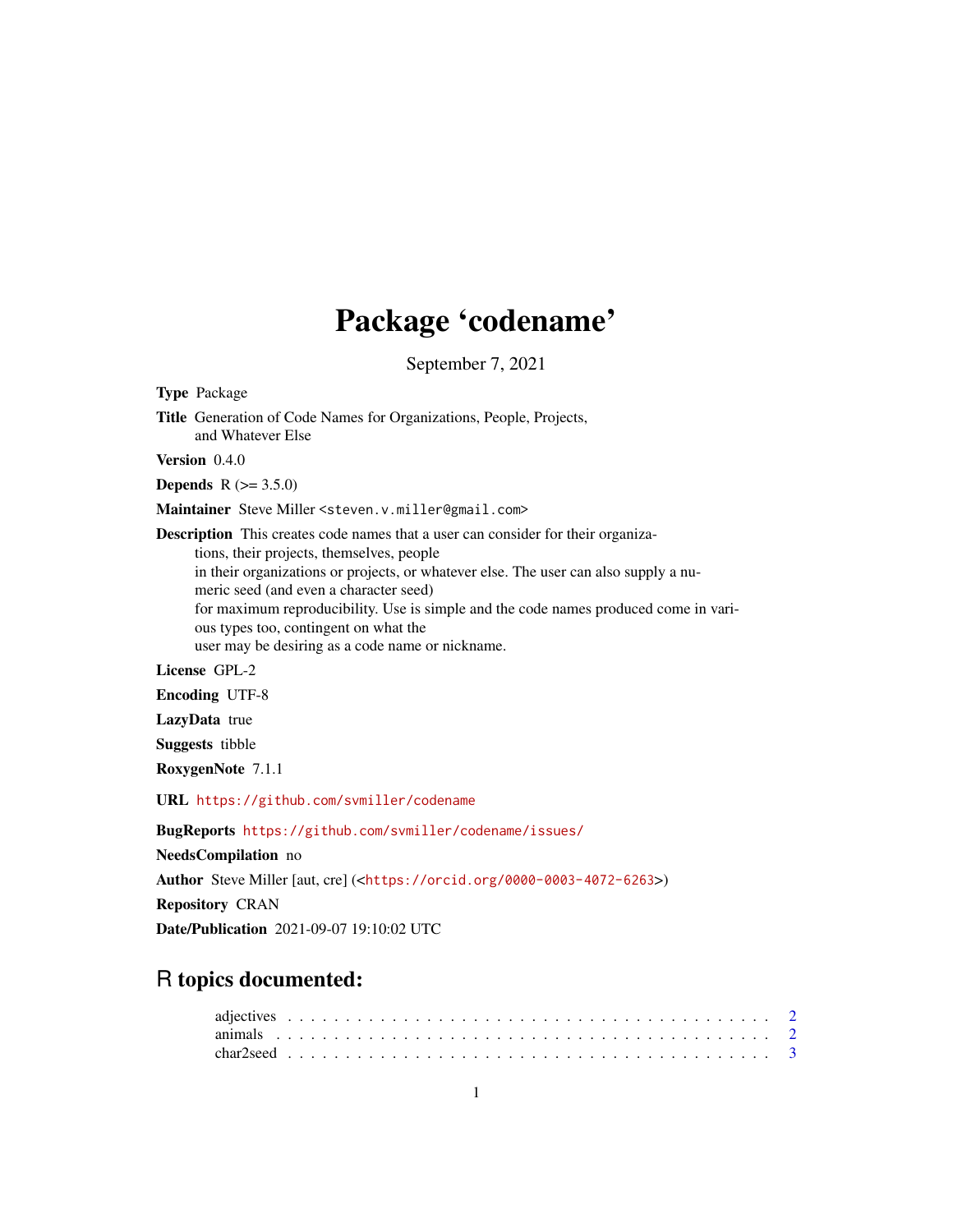#### <span id="page-1-0"></span>2 animals and the contract of the contract of the contract of the contract of the contract of the contract of the contract of the contract of the contract of the contract of the contract of the contract of the contract of

| Index |  |
|-------|--|

adjectives *A Data Frame of Adjectives*

#### Description

This is a data frame of adjectives in the English language to use as an attribute in generating a code name.

#### Usage

adjectives

#### Format

a data frame with 1,347 observations and 1 column.

value a character vector

#### Details

Adjectives found on Github as a gist from username "@hugsy".

animals *A Data Frame of Animals*

#### Description

This is a data frame of animals in the English language to use as an object in generating a code name.

#### Usage

animals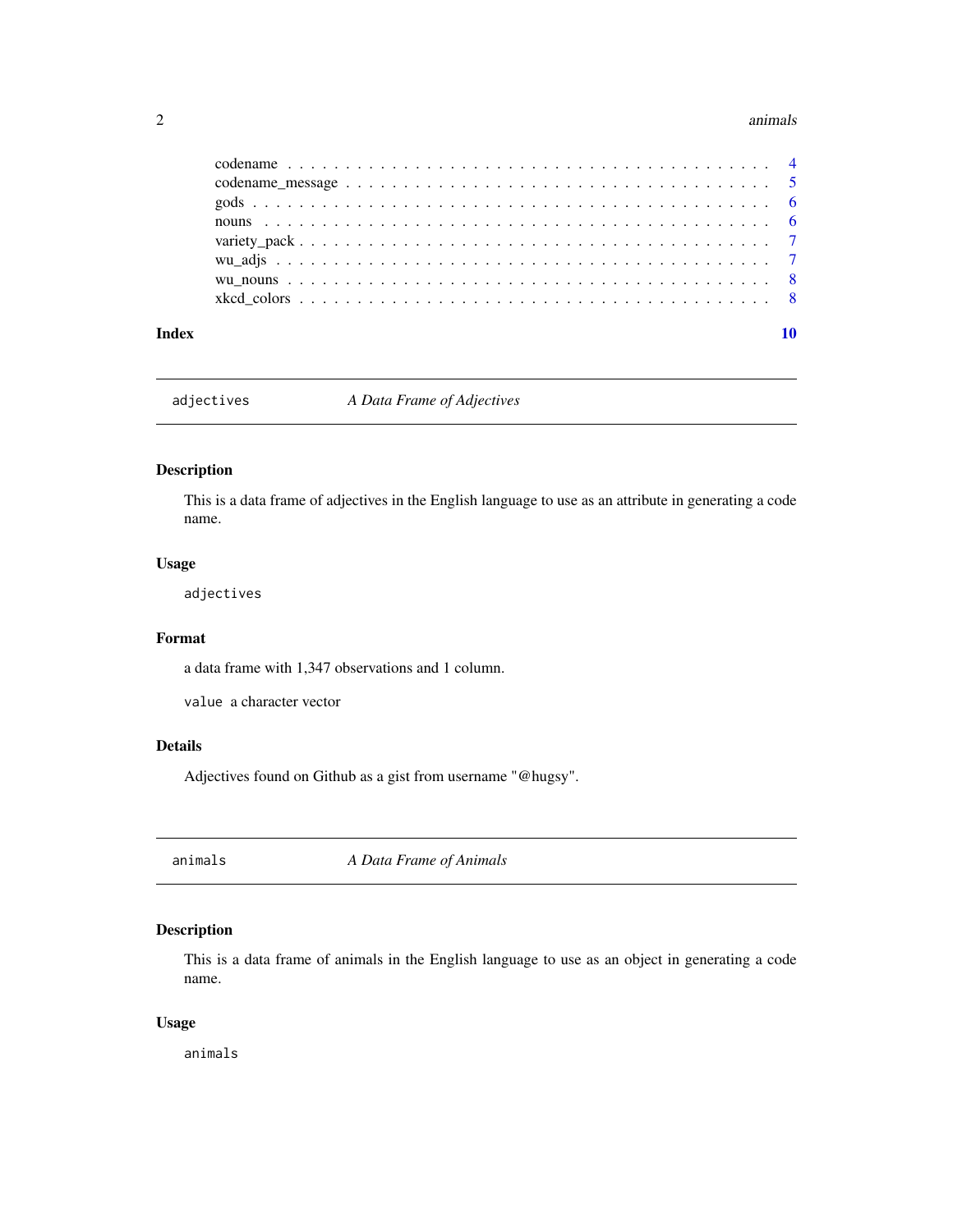#### <span id="page-2-0"></span>char2seed 3

#### Format

a data frame with 400 observations and 1 column.

value a character vector

#### Details

Animals found on Github as a gist from username "@atduskgreg".

| char2seed | Convert a character vector to a numeric integer for setting a repro- |
|-----------|----------------------------------------------------------------------|
|           | ducible seed                                                         |

#### **Description**

char2seed() is a parlor trick for converting a character vector into an integer for the sake of setting a reproducible seed.

#### Usage

char2seed(x)

char2seed\_v1(x)

#### Arguments

x a character vector

#### Details

Interested users can see how this works. Namely, letters (and numbers) in the character vector are assigned corresponding numbers. In char2seed(), these numbers are concatenated together an divided over 1 minus the absolute maximum number that R can handle by default  $(2^{\wedge}32)$ . The remainder of this division is what ultimately becomes the reproducible seed.

In char2seed\_v1(), these numbers are added together and then exponentiated to create a really big number. The number is divided over 1 minus the absolute maximum number that R can handle by default  $(2^{\wedge}32)$ . The remainder of this division is what ultimately becomes the reproducible seed.

The nature of this parlor trick means there's a possibility, however small, that two different character vectors can return the same reproducible seed. This happened before [https://github.com/](https://github.com/svmiller/codename/issues/1) [svmiller/codename/issues/1](https://github.com/svmiller/codename/issues/1), which is why I changed the function for generating the seed and moved the old function to char2seed\_v1().

The function may warn of "loss of accuracy", but this just means you supplied it a really long character vector.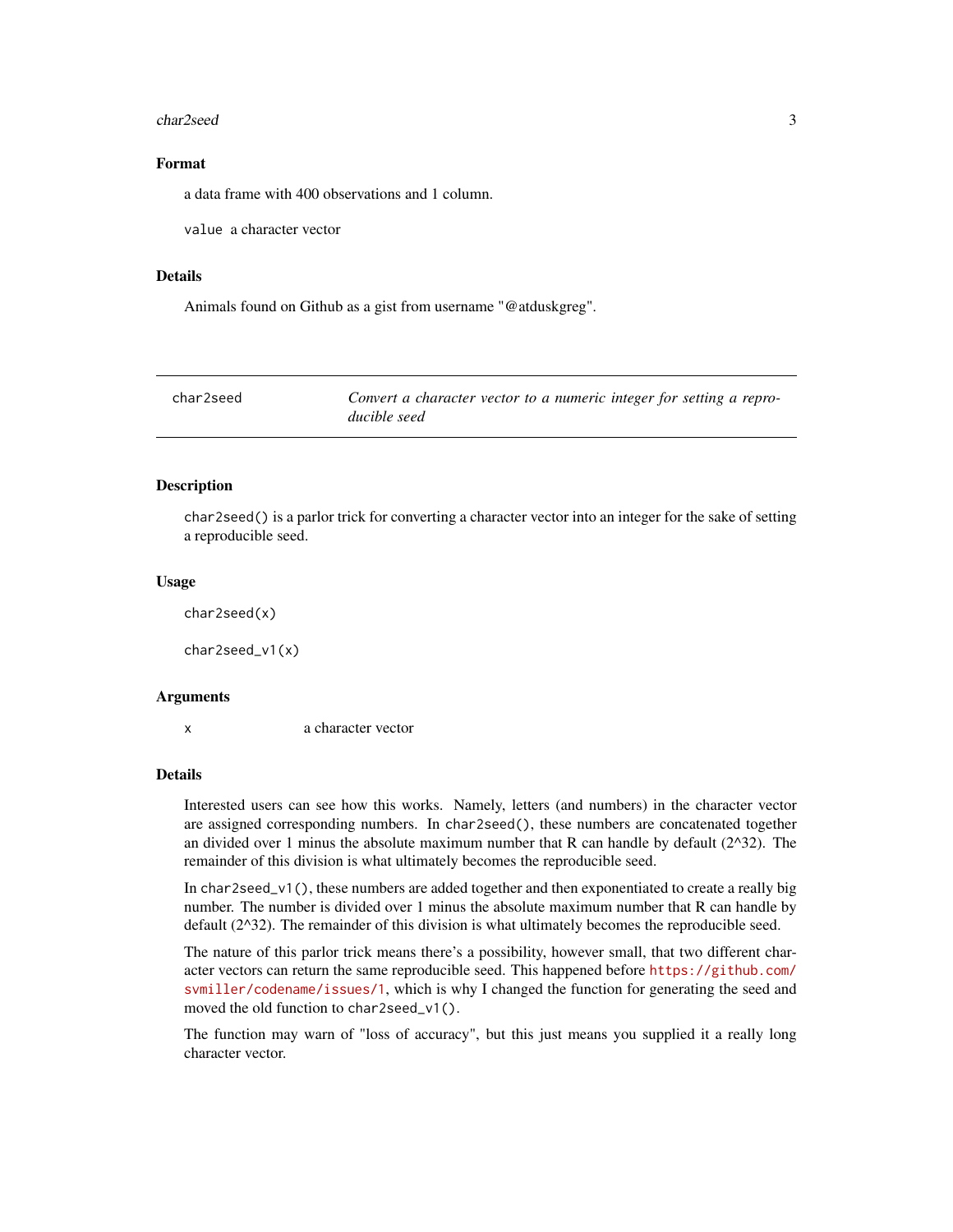#### <span id="page-3-0"></span>Value

char2seed() takes a character vector and returns a reproducible seed for you to use for whatever purpose. It's used internally in codename(). char2seed\_v1() does the same, but using the older method from v. 0.1.0 and v. 0.2.0 of this release.

#### Author(s)

Steven V. Miller

#### Examples

```
char2seed("ABCDEF")
char2seed("Go Bucks!")
char2seed("My Project Title")
```

| codename | Generate a unique codename for yourself, your organization, other |  |
|----------|-------------------------------------------------------------------|--|
|          | people, your projects, and whatever else                          |  |

#### Description

codename() is a tool for generating codenames for various things.

#### Usage

codename(type = "any", seed)

#### Arguments

| type | a type of code the user wants. Defaults to "any", but "gods", "ubuntu", and<br>"wu-tang" are available. |
|------|---------------------------------------------------------------------------------------------------------|
| seed | an optional reproducible seed, which can be specified as a character or number.                         |

#### Value

codename() takes a preferred type of code and an optional reproducible seed and returns a codename for the user to consider for whatever it is they want.

#### Author(s)

Steven V. Miller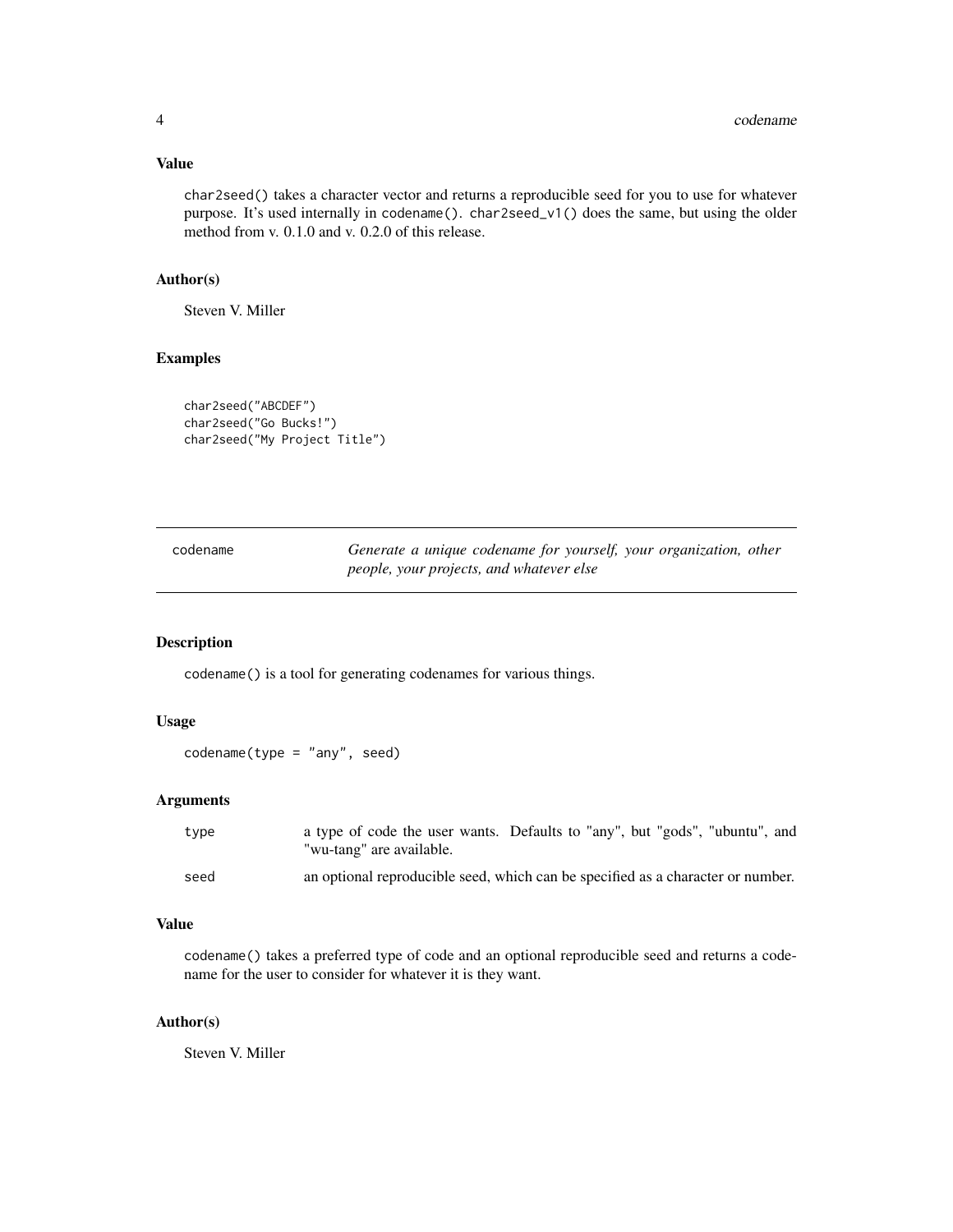#### <span id="page-4-0"></span>codename\_message 5

#### Examples

```
codename()
codename(type = "ubuntu")
codename(type = "gods")
codename(type = "wu-tang")
codename(seed = 8675309)
codename(seed = 8675309)
codename(seed = "a character")
codename(seed = "a character")
```
codename\_message *Display package version for* codename

#### Description

codename\_message() produces a message about the package version.

#### Usage

```
codename_message()
```
#### Value

codename\_message() produces a message about the installed version of codename. Successive updates may (understandably) break an expected output from a reproducible seed in the codename() function. This just adds an extra layer of transparency.

#### Author(s)

Steven V. Miller

#### Examples

codename\_message()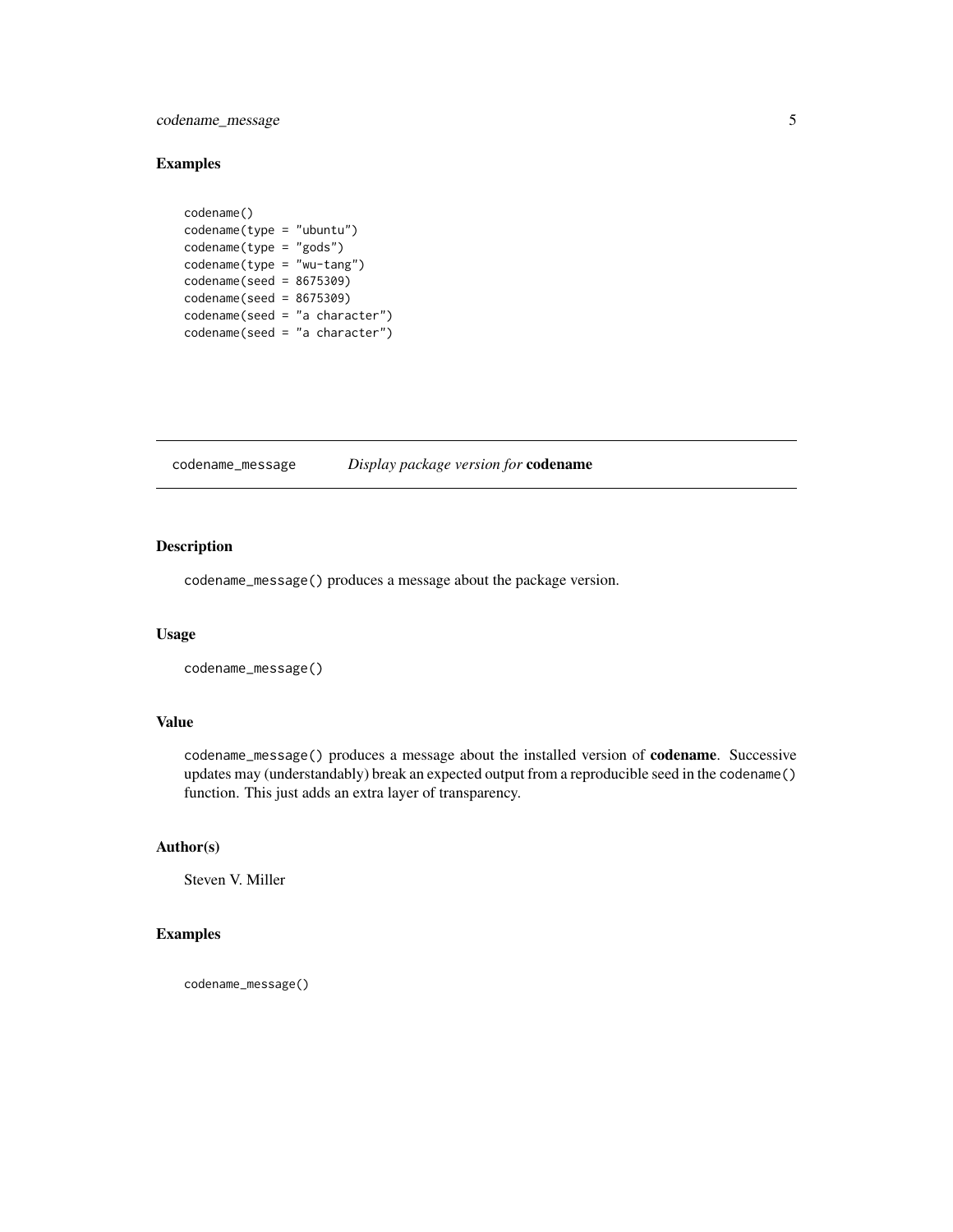<span id="page-5-0"></span>

#### Description

This is a data frame of gods in the English language to use as an object in generating a code name.

#### Usage

gods

#### Format

a data frame with 221 observations and 1 column.

value a character vector

#### Details

Gods data cobbled from the website "Godchecker" after searching for the top 10 most popular deities by various regions/religions on their website.

nouns *A Data Frame of Nouns*

#### Description

This is a data frame of nouns in the English language to use as an object in generating a code name.

#### Usage

nouns

#### Format

a data frame with 6801 observations and 1 column.

value a character vector

#### Details

Nouns data come by way of "The Great Nouns List"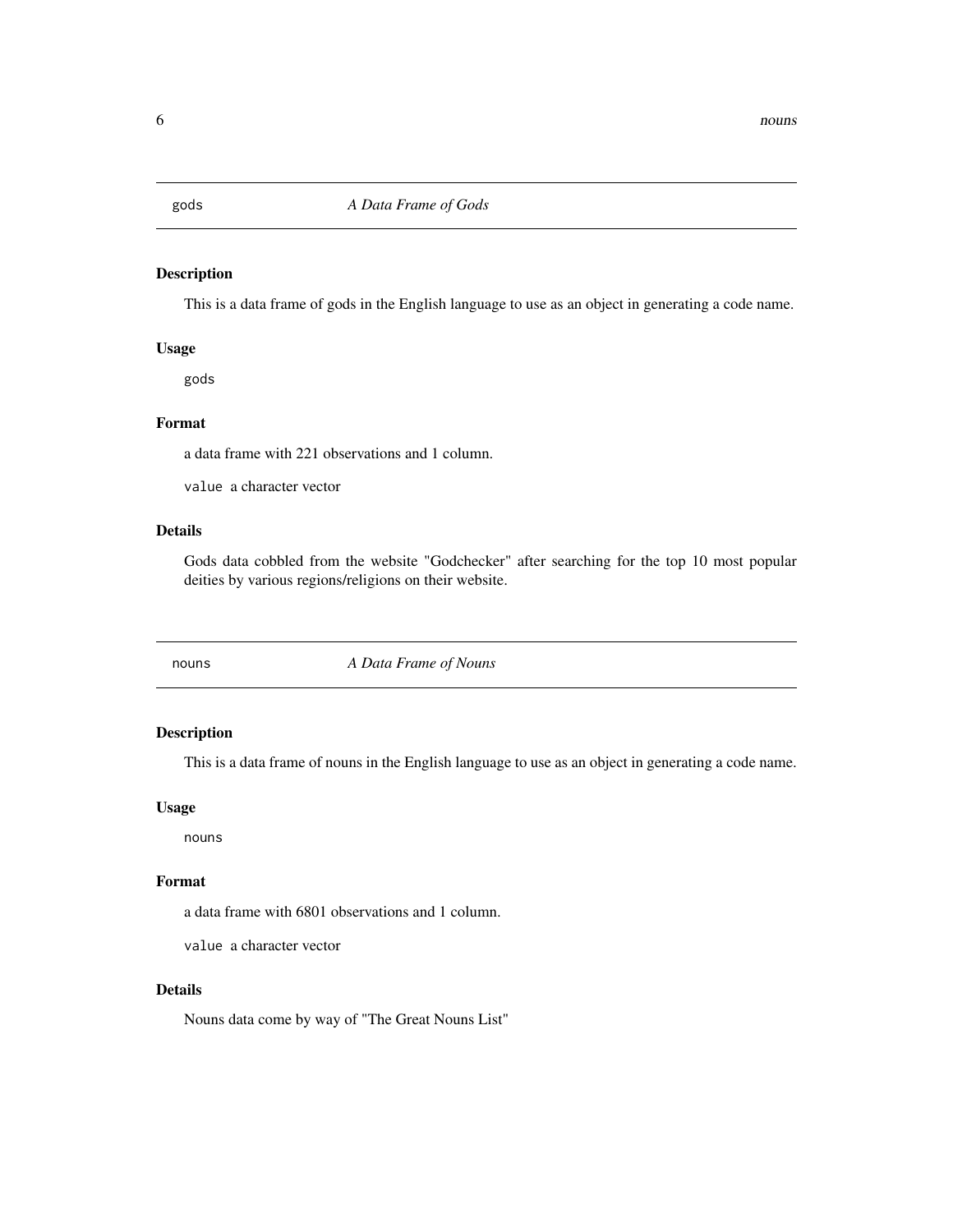<span id="page-6-0"></span>variety\_pack *Get a variety pack of unique code names for yourself, your organization, other people, your projects, and whatever else*

#### Description

variety\_pack() is produces all types of code names available in codename.

#### Usage

```
variety_pack(seed)
```
#### Arguments

seed an optional reproducible seed, which can be specified as a character or number.

#### Value

variety\_pack() takes an optional reproducible seed and produces all kinds of code names available in codename.

#### Author(s)

Steven V. Miller

#### Examples

```
variety_pack()
variety_pack(seed = 8675309)
```
wu\_adjs *A Data Frame of Adjectives from the "Wu-Tang Name Generator"*

#### Description

This is a data frame of adjectives from the "Wu-Tang Name Generator" to use as an attribute in generating a code name.

#### Usage

wu\_adjs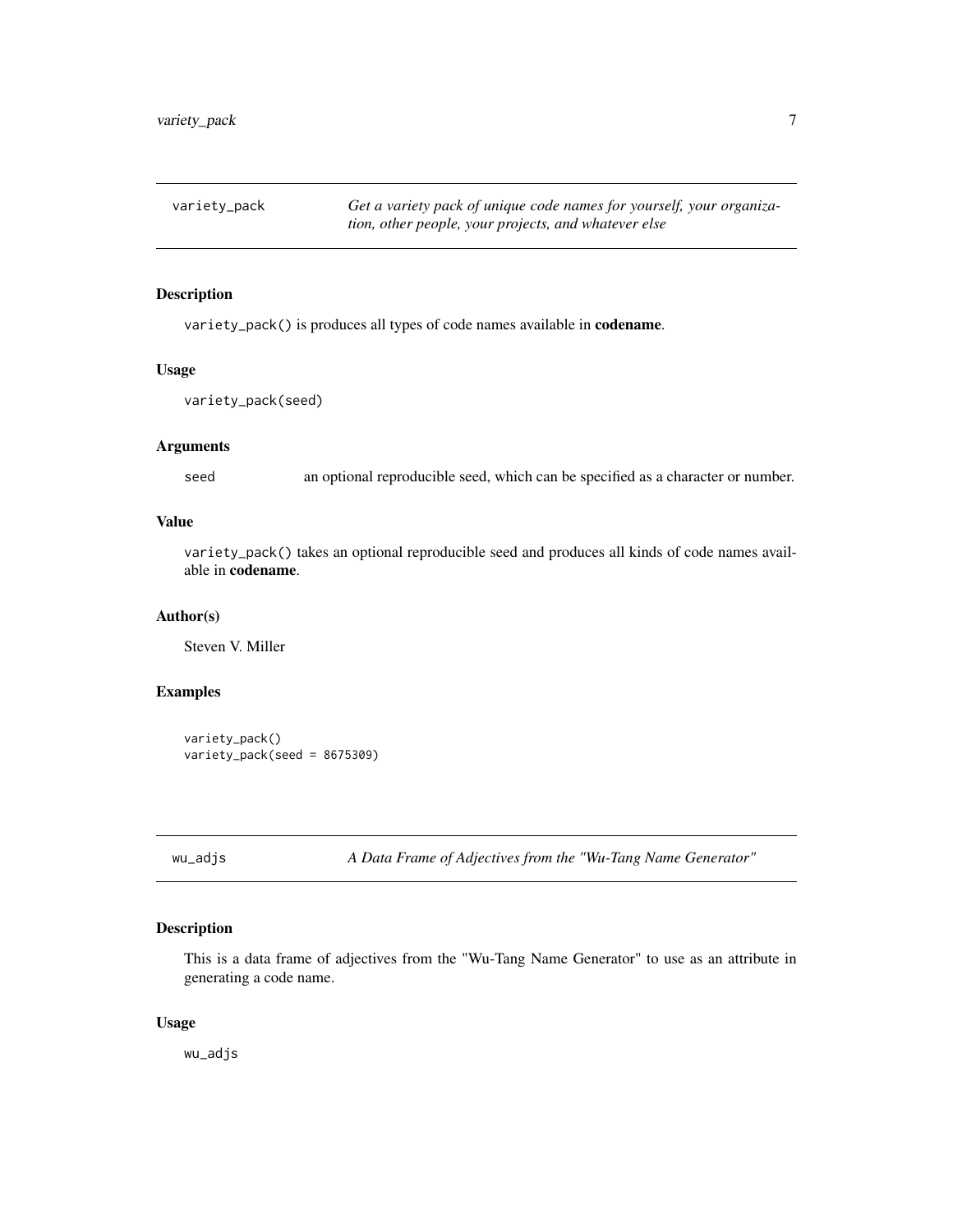#### <span id="page-7-0"></span>Format

a data frame with 45 observations and 1 column.

value a character vector

#### Details

These data are classic and apparently come from around 2002.

wu\_nouns *A Data Frame of Nouns from the "Wu-Tang Name Generator"*

#### Description

This is a data frame of nouns from the "Wu-Tang Name Generator" to use as an object in generating a code name.

#### Usage

wu\_nouns

#### Format

a data frame with 40 observations and 1 column.

value a character vector

#### Details

These data are classic and apparently come from around 2002.

xkcd\_colors *A Data Frame of Colors*

#### Description

This is a data frame of colors in the English language to use as an attribute in generating a code name.

#### Usage

xkcd\_colors

#### Format

a data frame with 949 observations and 1 column.

value a character vector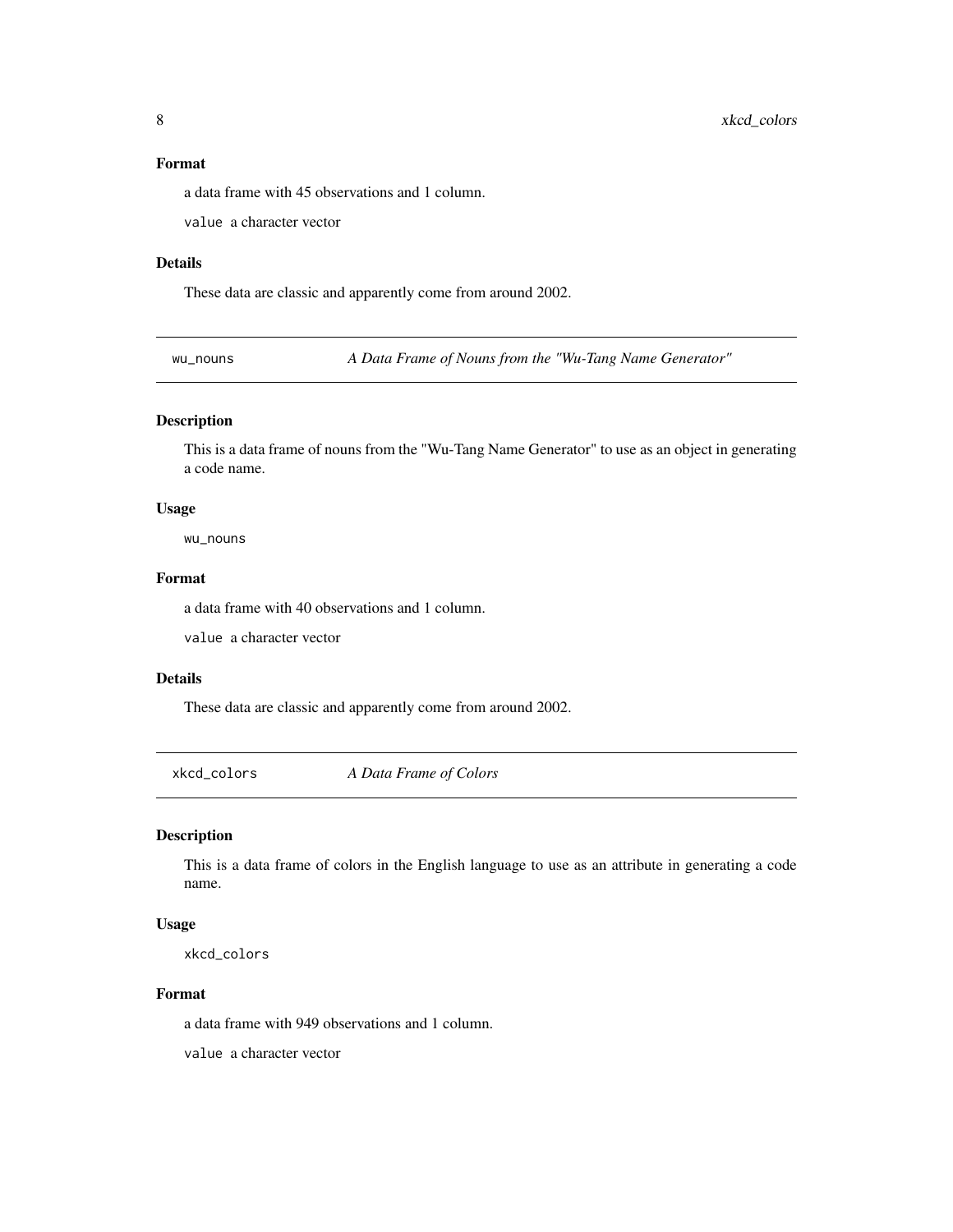### xkcd\_colors 9

#### Details

Colors found by way of the web comic *XKCD*.